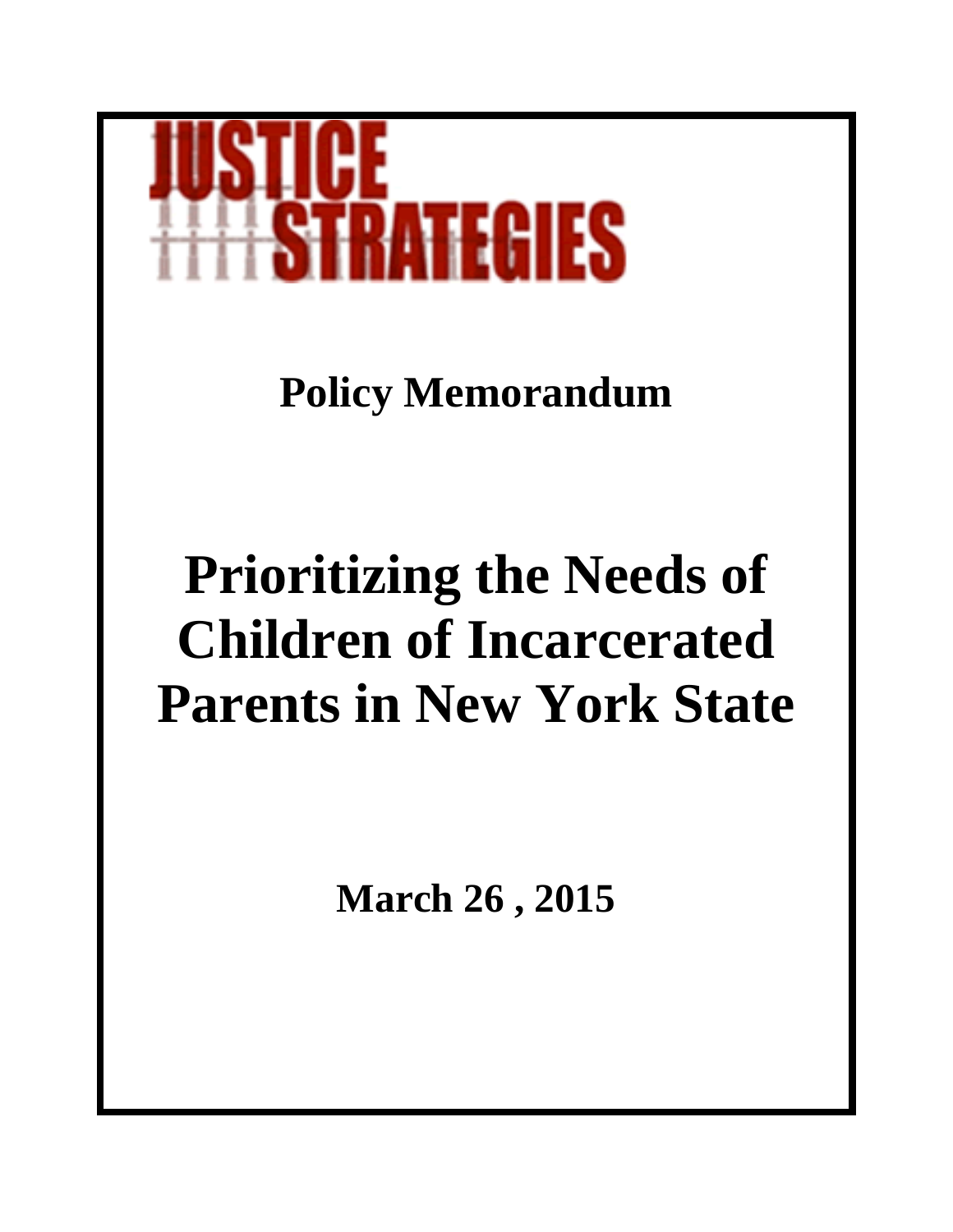

# **Prioritizing the Needs of Children of Incarcerated Parents in New York State**

Over two million children in the United States are lost in a sea of draconian laws that have led to mass incarceration. Recent research on the problem has described how mass incarceration involving generations of young Black men and women has had devastating effects on their vulnerable children, increasing mental health and behavioural problems, contributing to child homelessness, and intensifying intergenerational inequalities. It is time to refocus our attention on the children left behind. By honoring the right to family integrity of children who have a mother or father facing a possible prison term, promoting alternatives to incarcerating parents, and offering the necessary socio-economic supports to help families thrive, New York can lead the way in prioritizing children, families and communities. To undo decades of damage, reform needs to take place at all levels of government.

### **Background**

- The United Nations has recognized that African-American, Latino and Indigenous children and their parents who are involved in the criminal justice system are more likely to be denied recognition and enjoyment of their fundamental right to maintain family integrity, 1 and that children of African descent are particularly vulnerable.
- Acute racial disparity within the prison system is reflected among the children of incarcerated parents, where Black children are 7.5 times more likely than white children to experience parental incarceration. For those born in 1990, white children have a 1 in 25 rate of experiencing parental incarceration by age 14 – for Black children, the rate is 1 in 4. Indigenous and Latino children also experience alarming rates of parental incarceration that far exceeds their white counterparts.<sup>2</sup>
- As of 2011, the New York State Department of Corrections and Community Supervision (DOCCS) reports that 60 percent of individuals in prison are the parents of minor children.<sup>3</sup>
- The DOCCS survey found that 85 percent of these mothers and fathers had significant involvement with their children prior to incarceration, including 81percent who reported physically caring for their children, 80 percent who contributed financial support and 74 percent who were involved in decision-making about their children's daily activities.<sup>4</sup>
- Maintaining contact between parents and children during incarceration is excruciatingly difficult, especially given the travel costs and distances involved in making face-to-face visits, children's limited access to telephones, and the cost of collect calls.<sup>5</sup>

4 Ibid

 $\overline{a}$ 

<sup>&</sup>lt;sup>1</sup>United Nations A/60/18 Report of the Committee on the Elimination of Racial Discrimination, Sixty-Sixth Session (2005) and Sixty-Seventh Session (2005), Convention in General Recommendation XXXI. Geneva.

<sup>2</sup> Christopher Wildeman, (2009). *Parental Imprisonment, the Prison Boom, and the Concentration of Childhood Disadvantage,* 46 DEMOGRAPHY 265.

<sup>&</sup>lt;sup>3</sup> NYS Division of Criminal Justice Services, 2013 Children of Incarcerated Parents in New York State: Data Analysis.

<sup>&</sup>lt;sup>5</sup>Ibid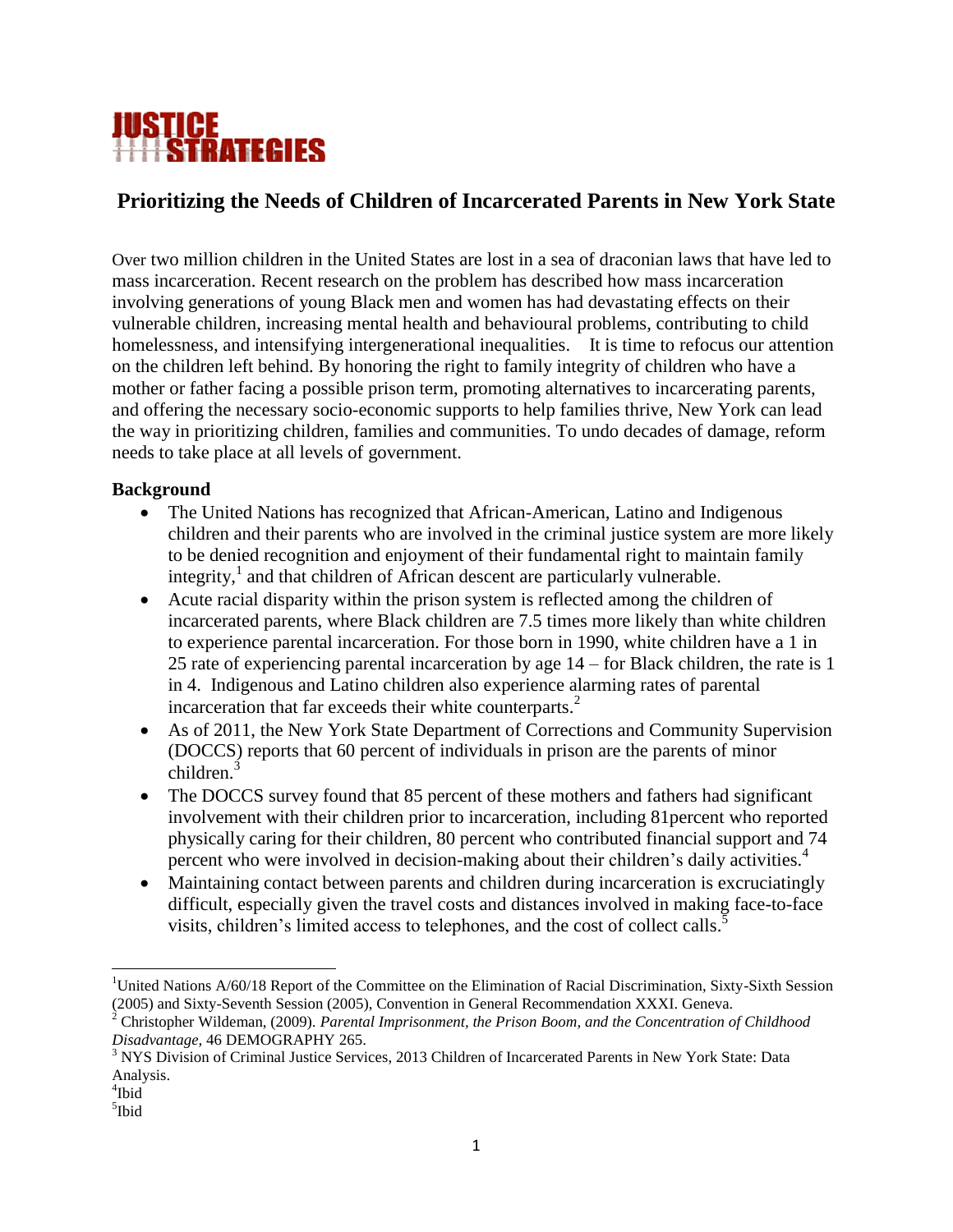While the vast majority of parents plan to reconnect with their children post-release, these families face serious barriers, including the difficulty of rebuilding the child-parent bond, and finding housing and employment.<sup>6</sup>

#### **Impacts of Parental Incarceration**

A large body of empirical research findings show that parental incarceration causes long-term harm irrespective of whether the parent is a father or a mother. These painful human costs to over two million children translate to a high price for entire communities as well. When future generations struggle with the significant trauma and bereavement of parental incarceration, so too does the surrounding community struggle to cope with widespread family instability, financial strain, and young people's sense of detachment, distrust, hopelessness, and apathy.<sup>7</sup>

While children of incarcerated parents can succeed with support, children who face multiple adverse experiences including parental incarceration are at an increased risk for experiencing negative outcomes, many stemming from experiencing alienation from systems that should be there to support them: schools, foster care, after-school programs, etc., and thus, increasing the likelihood of their social disconnection.

There is a close yet complex connection between parental incarceration and adverse short- and long-term outcomes for children. Justice Strategies conducted extensive focus group and structured interviews with children of prisoners, their parents, their caregivers, social workers, child welfare workers, and educators to document the specific impacts of parental incarceration on the children: $8<sup>8</sup>$ 

- *An undermined sense of stability and safety* due to the sudden removal of a parent from daily life and separation from siblings.
- *A compromised sense of connectedness and worthiness*, as children experience a sense of abandonment, coupled with social stigma and shame, leaving children more vulnerable to peer-pressure, risky behaviour, and, possible, involvement with the criminal justice system.
- *Loss of attachments and ability to trust*, which can result in a diminished ability to establish stable lives and relationships as adults.
- *No sense of having a place in the world.* Children typically experience parental incarceration as a form of rejection, and often personalize this loss. Children are saddled with a complex and ambiguous grief that forces them to become adults before their time, connected to the many challenges related to having to start over, yearning for mother and father figures, and anxiety about aging grandparents.

l

[http://www.justicestrategies.org/publications/2011/children-outside-voicing-pain-and-human-costs-parental](http://www.justicestrategies.org/publications/2011/children-outside-voicing-pain-and-human-costs-parental-incarceration)[incarceration;](http://www.justicestrategies.org/publications/2011/children-outside-voicing-pain-and-human-costs-parental-incarceration) Judith Greene and Patricia Allard. Justice Strategies. (2014). Children on the Outside 2014: An Agenda for Change. New York, New York.

<sup>6</sup> Ibid

<sup>7</sup> Sarah Wakefield and Christopher Wildeman. (2014) *Children of the Prison Boom: Mass Incarceration and the Future of American Inequality.* New York: Oxford University Press.

<sup>8</sup> Patricia Allard and Judith Greene. Justice Strategies. (2011). *Children on the Outside: Voicing the Pain and Human Costs of Parental Incarceration.* New York, New York.

[http://justicestrategies.org/sites/default/files/publications/COIP\\_COTO\\_9-2-14.pdf.](http://justicestrategies.org/sites/default/files/publications/COIP_COTO_9-2-14.pdf)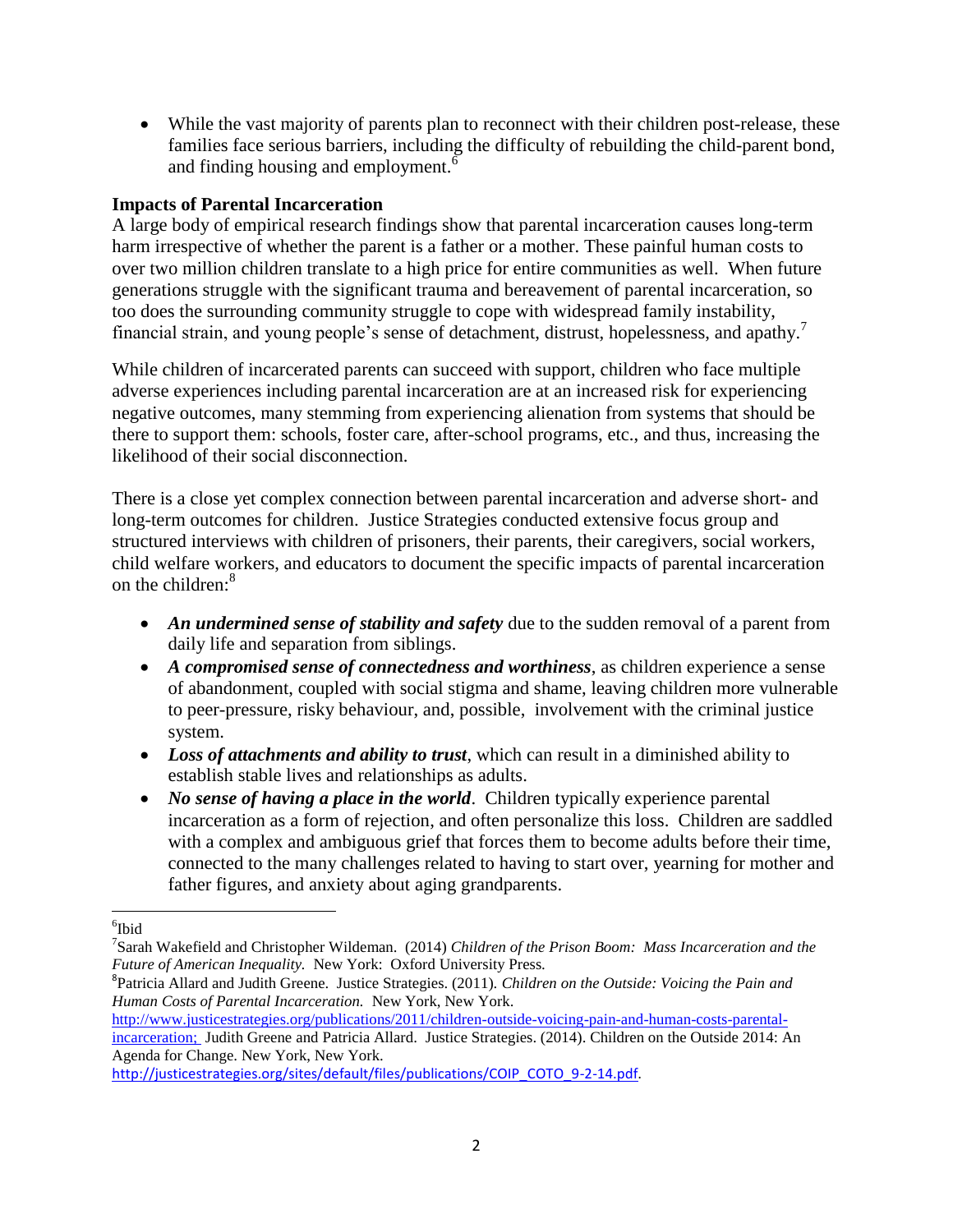*Threats to economic security*. Loss of parental support often results in increased poverty, caregiver strain and accompanying child strain. It is also closely connected to compromised educational experience and increased risk of involvement with drugs to earn money.

## **Opportunities for Improvement**

In an effort to honor family integrity, we offer the following four principles as guidance for reform:

- 1. At the pre-sentencing hearing of an individual convicted of an offense, the Court should be required to ask whether the person is a parent;
- 2. If the individual is a parent, the court should be required to hear and consider what the impact of incarcerating the parent will be on their children through the means of a Family Impact Statement;
- 3. After assessing all the facts before him or her, a sentencing judge should be encouraged to exercise sound judicial discretion with respect to sentencing a parent to an alternative to a prison term, which is likely to promote family integrity (i.e. probation, education or job training programs, housing support, health, social, and psychotherapeutic supports, and medical supports including drug treatment); and
- 4. When considering legislative proposals that will affect sentencing and correctional policy, lawmakers must be given estimates of the impacts on the children of individuals directly affected.

#### *New York Penal Law*

New York State Penal Law Section 65.00 authorizes, under certain circumstances, the sentence of probation. This section sets forth several criteria in determining whether a probation sentence is appropriate if otherwise allowed by law. We believe that by adding a requirement that the court examine whether the individual before the court is a parent, this section could provide an affirmative role for the court to explore whether a sentence of probation can serve a greater public interest, namely supporting family integrity and the needs and rights of children, in cases where such a sentence would not undermine public safety.

#### *New York Criminal Procedure Law*

New York Criminal Procedure Law Article 390.30 describes the scope of pre-sentence investigation and report to be provided to judges. We believe that as part of the scope of the presentence investigation and report, the court should receive information concerning the impact that a prison term will have on the children of the individual being sentenced. The use of a family impact statement would be well suited to gather important information about the impact of a custodial sentence on the children of people being sentenced. The information gathered and presented to the court will offer valuable information when judicial discretion is being exercised.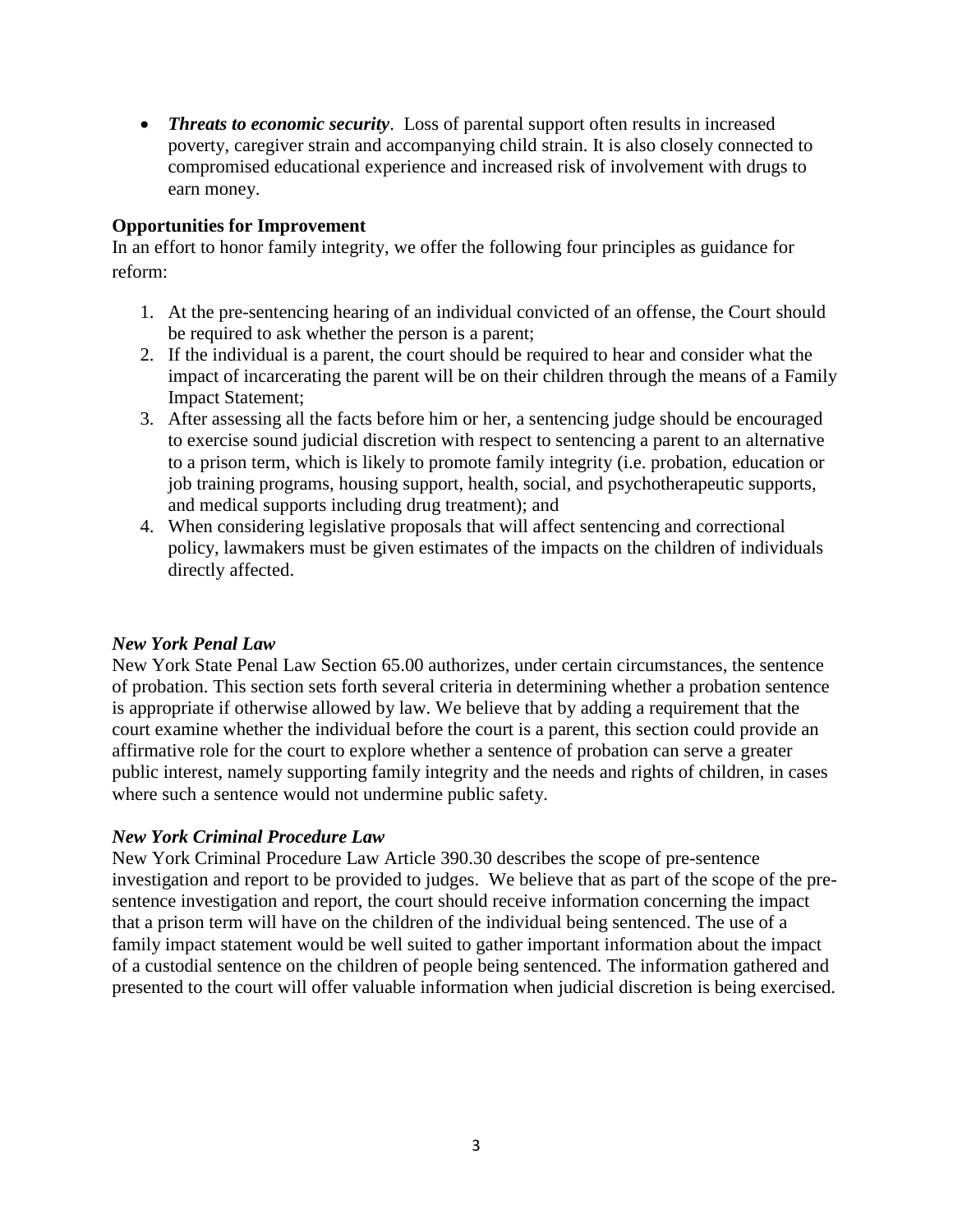#### *New York Probation Rules and Regulations*

New York State Office of Probation and Correctional Alternatives provides rules and regulations that give guidance to probation officers about conducting investigations and writing reports for the New York Courts. Section 350.6 (b)(2), specifies the need for information about a person's "social circumstances", including "the family and home situation.' This rule falls short of what might be specified in order to provide a judge with information about the impact of incarceration on children. Section 350.7(b)(3) requires that a pre-sentencing report should contain a "concise description of current aspects of respondents/defendants personal and community relationships that are of significance to the respondent's present or future functioning in the community and ability to lead a law abiding life." While certainly important elements to present to the judge, there is no mention of a need to include information about how incarceration might adversely affect a defendant's important relationships, if any, with his or her children.

Finally, since the vast majority of criminal convictions in the New York courts are settled through a plea bargain which specifies the sentence to be imposed, it is important to consider whether – in order to influence sentencing decisions –vital information about parental responsibilities must be provided in pre-plea investigation reports, such as are authorized by OPCA rule 350.9. Such reports are not common practice, however, in part because they require "a court order and written authorization by the defendant, defendant's attorney, and the prosecuting attorney."

#### **Sentencing Alternatives in Other Jurisdictions**<sup>9</sup>

Section 9.94A655 of the Revised Code of Washington authorizes "parenting sentencing alternatives" for consideration of whether to allow a person to serve a sentence in the community.<sup>10</sup>The Washington State provision, unfortunately, limits the courts discretion in considering the impact of sentencing beyond primary caregivers. And the law fails to require that courts be provided information, such as might be provided in a Family Impact Statement, about the specific impact a custodial sentence would have on children and their families.

Under California's Pregnant and Parenting Women's Alternative Sentencing Act, a judge may sentence a mother to one of three small facilities where she may live with her children, operated by Family Foundations (a non-profit agency under contract with the California Department of Corrects and Rehabilitation).<sup>11</sup> The woman must be pregnant or have children under six years of age. She must have a drug problem, and have been sentenced to a prison term up to three years duration. The program does not admit fathers, even if they are primary caregivers.<sup>12</sup>

#### **Family Impact Statements**

The Osborne Association has done pioneering work for years to advocate for policies and practices that reduce the reliance on incarceration and meets the needs and respect the rights of children of incarcerated parents.. As part of this work, the Osborne Association collaborated with the New York State Office of Probation and Correctional Alternatives (NYS OPCA) to explore how best to include information about a defendant's parental role and responsibilities in pre-

 $\overline{a}$ 

<sup>&</sup>lt;sup>9</sup>We have not yet conducted a 50-state survey of laws and policies pertaining to the children of incarcerated parents. <sup>10</sup>RCW 994A.655[. http://app.leg.wa.gov/rcw/default.aspx?cite=9.94A.655](http://app.leg.wa.gov/rcw/default.aspx?cite=9.94A.655)

<sup>&</sup>lt;sup>11</sup>California Penal Code Section 1174

<sup>12</sup>Karen Schain et al. (2010) *California's Mother-Infant Prison Programs* San Francisco: Legal Services for Families with Children.